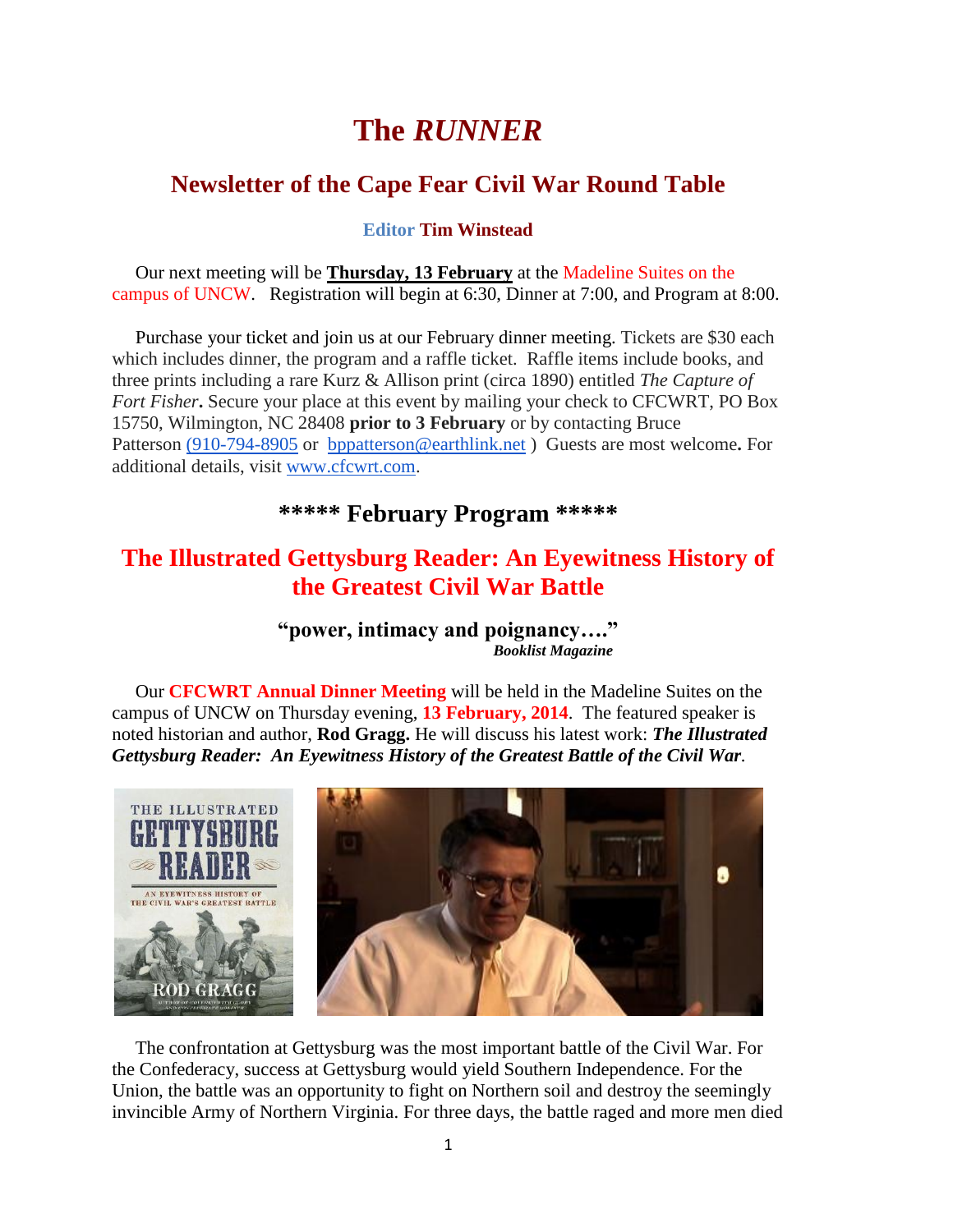during this epic struggle than in any other battle. Rod examined the drama that was Gettysburg as it was documented by its participants – North and South.

 **Rod Gragg** is a former television news director, anchorman and reporter who is the director of the Center for Military Veteran Studies at Coastal Carolina University in Conway, South Carolina. Rod also serves as an adjunct professor of history at that school. As a noted Civil War Historian (*Confederate Goliath, Covered with Glory*), Rod is author of books about the American Revolution (*By the Hand of Providence, Forged in Faith*), the American West (*Lewis and Clark on the Trail of Discovery*), and World War II (*From Foxholes and Flight Decks, Lessons in Leadership from the Greatest Generation*). The winner of numerous literary awards for several of his 19 history books, Rod also hosts a regional television program, "Military Memoirs," which features interviews with American military veterans.

Rod, his wife, Cindy, and their family reside in Conway, South Carolina.

#### **Editor**

#### **\*\*\*\*\* Raffle Winners \*\*\*\*\***

#### **Raffle Master: Ed Gibson**

If you have books, prints, or other items that you would like to donate to the CFCWRT Raffle, contact Ed Gibson [\(egibson759@aol.com\)](mailto:egibson759@aol.com) before our next meeting. The raffle is one of the components which allow the CFCWRT to fund our activities and our speakers. Please take part in our raffles by contributing items to the raffle or purchasing tickets.

| <i>Bloody Ground</i> (Bernie Cornwell)         | - Thomas E. Taylor |
|------------------------------------------------|--------------------|
| Avenger Takes His Place (Howard Means)         | - Thomas E. Taylor |
| <i>Gettysburg: Day Three (Jeffrey D. Wert)</i> | - Dale Lear        |
| <i>Women at War (L.P. Brocket)</i>             | - Thomas E. Taylor |
| The Civil War Day by Day (E.B. Long)           | - Ed Gibson        |
| The Rock of Chickamauga (Freeman Cleaves)      | - John Winecoff    |

### **\*\*\*\*\* Trivia Questions for February \*\*\*\*\***

**1 –** A.P. Hill's Corps arrived at Cashtown, 8 miles west of Gettysburg, on June 29, 1863. On the morning of the  $30<sup>th</sup>$ , Division commander, Henry Heth, ordered one of his subordinates to takes three of his regiments and advance on Gettysburg where the Confederate forces were to collect commissary and quartermaster stores. Who was this Confederate commander?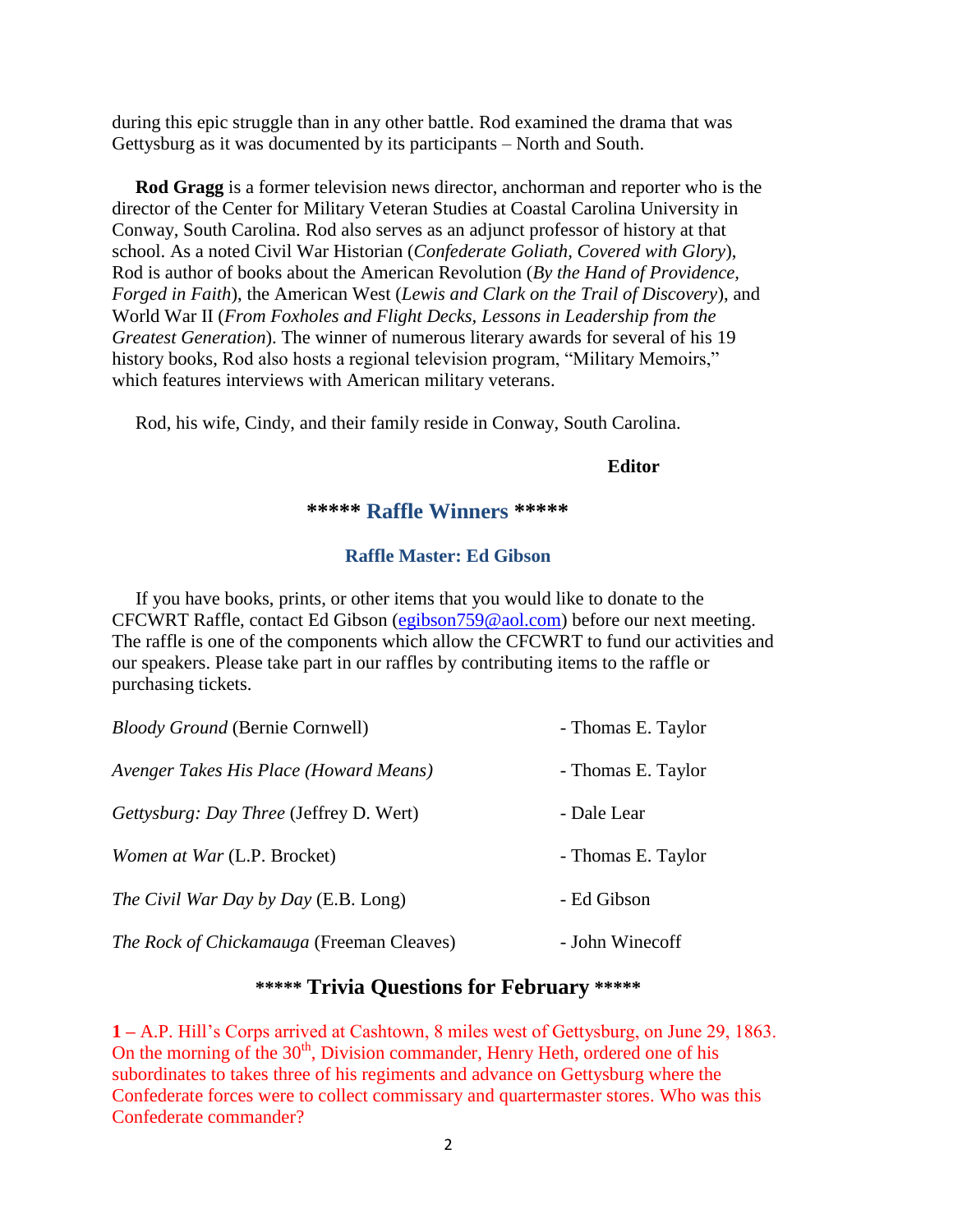**2 –** Two Confederate generals are buried at Arlington National Cemetery. Who were these men?

**3 –** Per Sam Hood's research, who was responsible for the failure of the Confederate troops to attack John Schofield's retreating Union Army at Spring Hill?



\*\*\*\*\* **Member News & Activities** \*\*\*\*\*

*Robert E. Lee*

 If you have member news or news about Civil War events that you think would be of interest to CFCWRT membership, send me an email with the details. Thanks.

**1 - Dr. Chris E. Fonvielle Jr.** led a tour to Bald Head Island and its, Ft. Holmes, on Jan. 9 on behalf of the BCWRT for the annual **Ed Bearrs** visit to the Cape Fear region. They always try to take Ed somewhere he has never been when they host him as a speaker. I am attaching a picture of a marker that tells the story, if you want to add some history of the area in **Ed and Chris**<br>there.



 CFCWRT members attending: Linda Lashley, Tom Hodges, John Munroe. Reciprocal members attending were Pat Steele, Charen Fink, Bob Maffitt, Wally Rueckel and, Mike Powell.







Fort Holmes Bald Head Island tour participants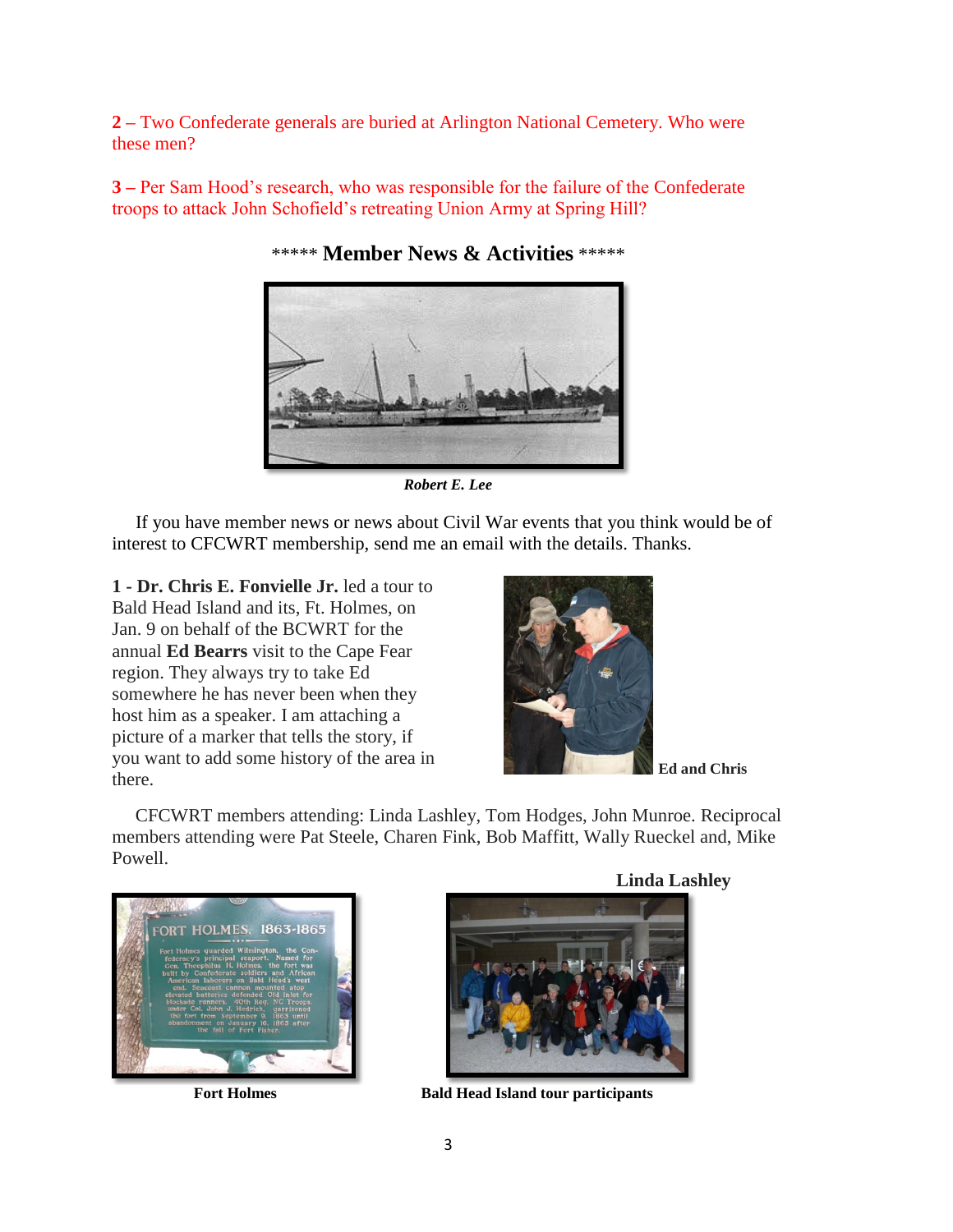**2 –** On January 18, several members of the **CFCWRT** and the **North Carolina Military Historical Society – Wilmington Chapter** joined the activities at the 149<sup>th</sup> Anniversary of the Second Battle for Fort Fisher. These hardy folks, after all it IS January at Fort Fisher, shared information about both the CFCWRT and NCMHS with general public.



**(L-to-R) Joe Hack, Dale Lear, John Winecoff, Linda Lashley, Dennis Wrynn, Bruce Patterson, Bob Cooke, and Dan Geddie**

The members of the NCMHS man a recruiting and exhibit table that shares the story of the Society's Museum at the former Air Force base north of the Civil War site. Below members show off the latest addition- circa **1950 M1 Garand Rifle** - to the museum's impressive collection of small arms. The museum's collection also includes military gear, books, maps, equipment, etc. that documents North Carolina's military tradition from Pre-Civil War to the current period.



**(L-R) Dale Lear, Dan Geddie, John Bolger, Joe Hack, Bob Cooke, John Winecoff, Dennis Wrynn**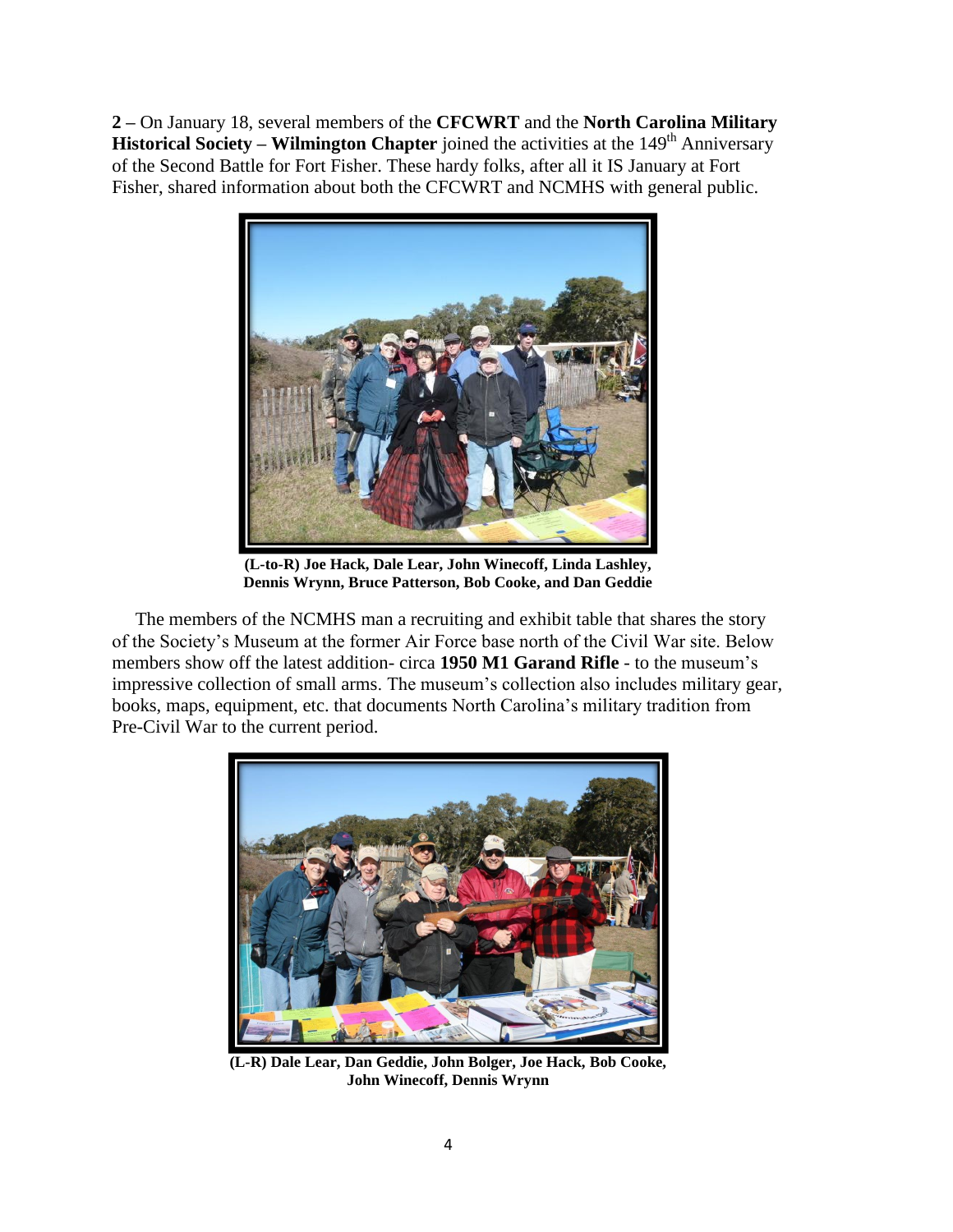**3 –** The Museum of the Confederacy and The American Civil War Center will combine to become **The American Civil War Museum: Confederacy, Union, Freedom.** The American Civil War Museum comprises The Museum and the White House of the Confederacy, The American Civil Was Center at Historic Tredegar, and the Museum of the Confederacy – Appomattox. When completed in early 2016, the museum will be located at Historic Tredegar, an 8.9 acre National Historic Landmark. Further details [www.moc.org.](http://www.moc.org/)

**4 –** The **Brunswick Civil War Round Table** will meet on **Tuesday**, **February 4th**  registration and refreshments: 6:30pm. Program will begin at 7:00pm. They will meet at the **Trinity Methodist Church,** 209 E. Nash Street..

**Gerald Prokopowicz**, Associate Professor of History at East Carolina University, will speak about "**Did Lincoln Own Slaves?**"

### **\*\*\*\*\* Difference Makers \*\*\*\*\***

## **Marcus Joseph Wright**

Marcus Joseph Wright, aged 91, who held the rank of Brigadier General in the Confederate Army, died December 26, 1922 at his home in Washington, D.C. He was the author of a number of histories and memoirs of the South. Since 1878 he had been an agent for the War Department for the collection of Confederate military papers.

"He was born at Purdy, Tennessee, and had practiced law in that State. He was one of the foremost writers on the Confederate side of the Civil War, and had contributed fifty sketches of Southern commanders to Appleton's Cyclopedia of American Biography. With General A. L. Long, he prepared "Memoirs of Robert E. Lee," and has written half a dozen other books dealing with United States Military history."

His memorial in Section 16 of Arlington National Cemetery, at the base of the [Confederate Memorial,](http://www.arlingtoncemetery.net/csa-mem.htm) reads:

> Marcus Joseph Wright Cheatham's Brigade

Source:<http://www.arlingtoncemetery.net/mjwright.htm>(Accessed January 19, 2014).

### **\*\*\*\*\* February 1864 \*\*\*\*\***

 February 1864 saw the start of what was to become one of the most controversial acts of the [American Civil War.](http://www.historylearningsite.co.uk/american-civil-war.htm) General Sherman started what was to eventually be known as his 'March Through Georgia' - though in this case it was a march on a major railway but with the intention of destroying anything that could be of use to the South once his army had moved on.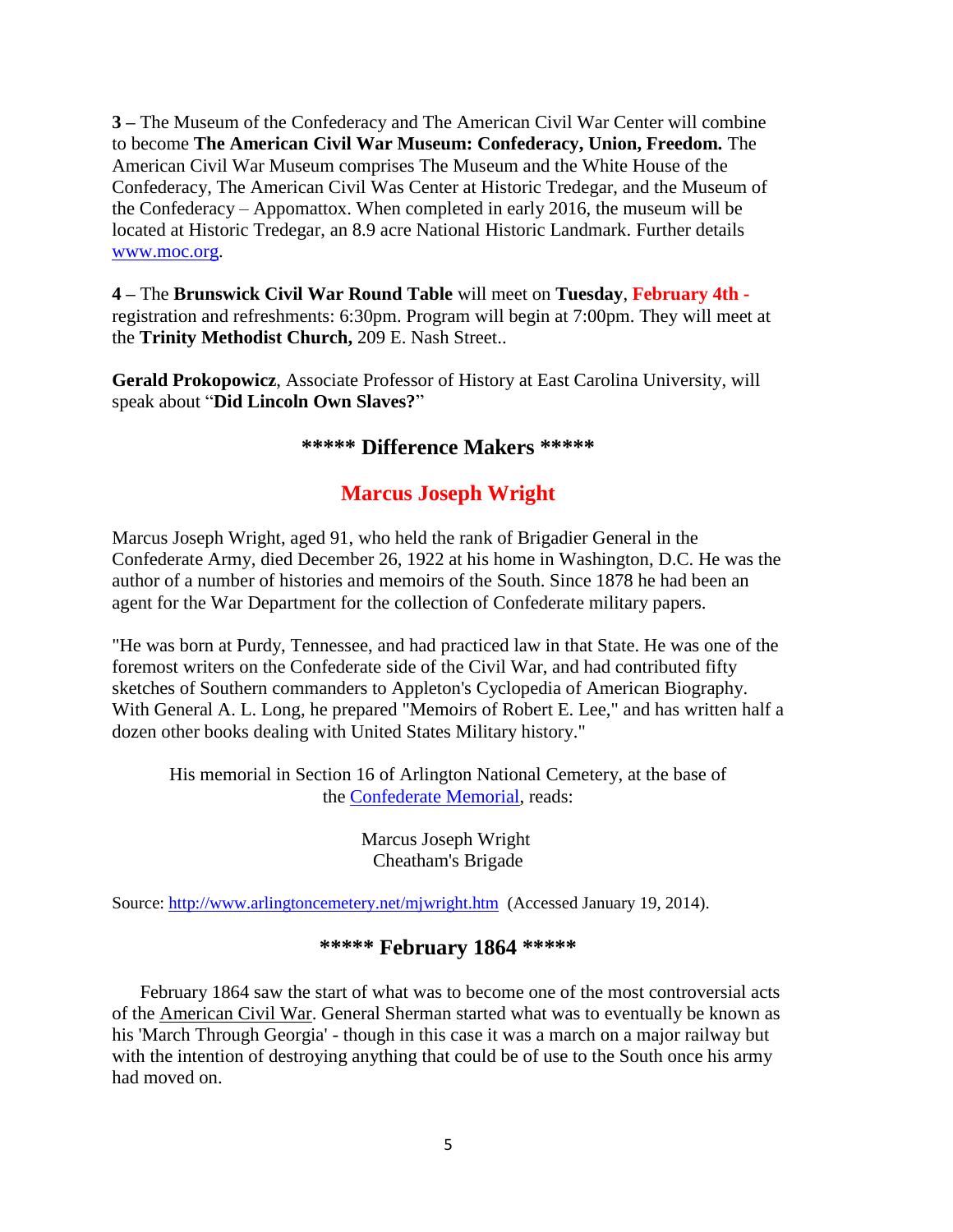February  $1<sup>st</sup>$ : President Lincoln ordered another 500,000 me to be drafted to serve for three years or for the duration of the war.

February 3<sup>rd</sup>: Life in the Confederacy became more difficult when on this day Jefferson Davis suspended habeas corpus for those accused of spying, desertion or association with the enemy. Such a move increased Davis' unpopularity.

Sherman started his march to destroy the Mobile/Ohio railway. His army consisted of 20,000 men. Sherman had by now decided to destroy as much Southern property as he could. When the war started any deliberate attack on civilians was all but unheard of. Now it was to form a specific part of Sherman's tactics in the South. He believed that by inducing fear and terror, he could bring the war to a swift end. Confronting Sherman's army was a Confederate force that also numbered 20,000. But they were demoralised, poorly equipped and poorly fed.

February 5<sup>th</sup>: Sherman's army reached Jackson, Mississippi. His final target was Meridian.

February  $6<sup>th</sup>$ : The South banned the import of all luxury goods.

February 9<sup>th</sup>: 109 Union officers escaped from Libby Jail in Richmond. It was the largest escape of its kind during the war. 59 made it back to Union lines, 48 were recaptured and 2 men drowned.

February  $14<sup>th</sup>$ : Sherman's army entered Meridian and started to systematically destroy it. Hotels, hospitals and storehouses (once what was in them was removed) were set alight.

February 16<sup>th</sup>: The Confederates under General Polk made a half-hearted attempt to confront Sherman. However, Sherman was so confident of success that he left half his men – 10,000 – in Meridian to complete their destructive work.

February  $17<sup>th</sup>$ : Conscription in the South is extended to all white 17 to 50 year olds. Opposition to this was widespread and included the Confederacy's Vice-President!

February  $20^{th}$ : A Union force of 5,500 men confronted a similar number of Southern troops at Olustree, Florida. The Confederates were successful as the Union troops (many of whom were 'substitutes') turned and fled. Many of the Union troops were armed with the new Spencer rifle and nearly 1,600 of these were left behind.

February  $24<sup>th</sup>$ : Congress agreed to reinstate the rank of lieutenant general. Grant is given this rank and became the supreme military commander of the army, though still answering to the commander-in-chief – Lincoln. The president also agreed to a plan to compensate farmers to the tune of \$300 for every slave they allowed to go free and who enlisted in the Union Army.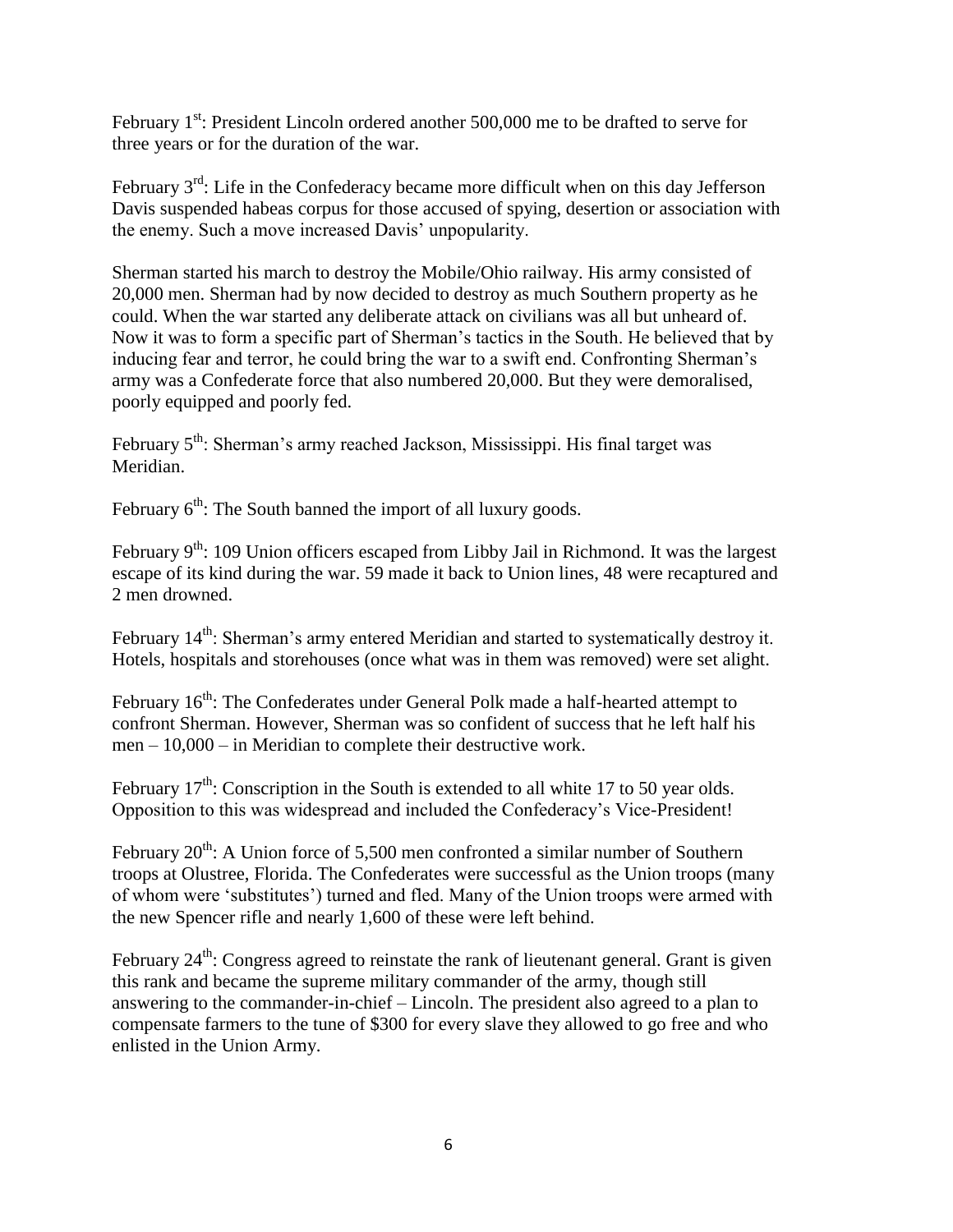Jefferson Davis appointed his friend, General Bragg, to have full control of all the South's military operations. Many senior Confederate officers expressed their opposition to this appointment.

February  $27<sup>th</sup>$ : Union prisoners started to arrive at the stockade at Andersonville, Georgia. Conditions and treatment there meant that by the end of the war, this prison was to have a notorious reputation.

February 28<sup>th</sup>: The North launched a cavalry attack against Richmond. The idea was to free Union prisoners held at Belle Isle and race back to Union lines. Lincoln considered that such a raid would have enormous propaganda value if it succeeded. It was to go wrong from the start.

Source:<http://www.historylearningsite.co.uk/february-1864-civil-war.htm> (accessed December 12, 2013).

**\*\*\*\*\* January Program \*\*\*\*\***

## **John Bell Hood: The Rise, Fall, and Resurrection of a Confederate General**





 **Stephen M. "Sam" Hood** shared a most interesting presentation about the research he did in preparation for his recent book about General John Bell Hood. Part of this research involved verifying the multiple sources that had been used by several historians in their treatment of General Hood. Sam reached somewhat different conclusions than some previous writers. Up front, Sam told the audience that being a distant relative of General Hood made his research more personal and more diligent in tracking perceptions to their core sources.

 Sam was most enthusiastic when he recounted the first examination of General Hood's personal papers that had been saved – and kept private - by one of Hood's children. Letters, commissions, and other artifacts revealed information that General Hood had collected during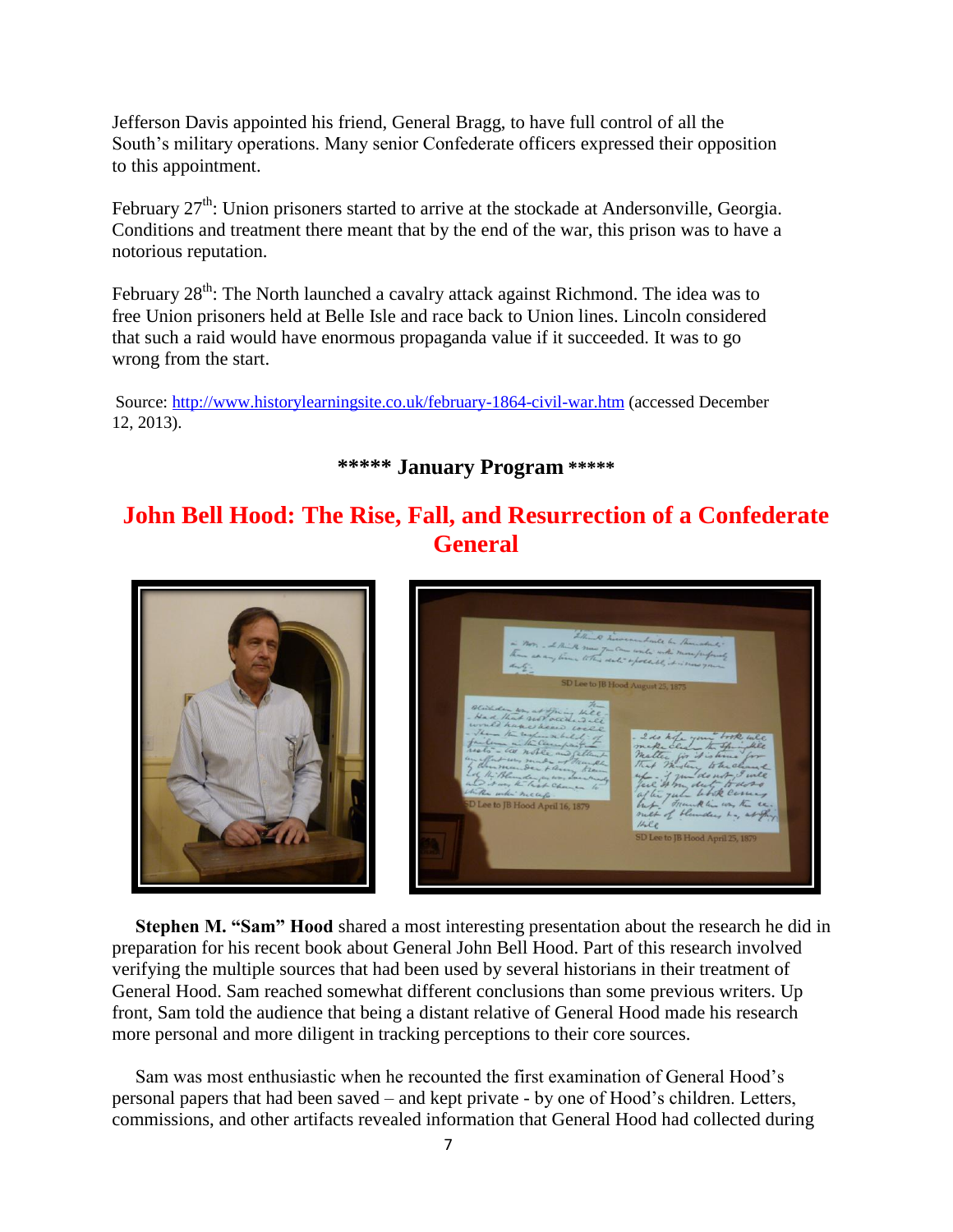and after the war. Several of these documents shed a different light on events during the Atlanta Campaign and the invasion of Tennessee.

 Sam shared many of his findings with our members; however, I hoped that his presentation whetted your appetites to learn more about a man who maybe was not "the most destructive American of all time" nor "All Lion and no Fox." *John Bell Hood: The Rise, Fall, and Resurrection of a Confederate General* changed many perceptions I had held bout General Hood and his place in Civil War history.

#### **Editor**

### **\*\*\*\*\* Winter Wanderings III \*\*\*\*\***

February and the final month of our local Winter Wanderings.

 My selection this month is not all that local BUT is an absolute "must see" for any Civil War historian. The **Mariners' Museum** (America's National Maritime Museum) is home to 500 years of Seafaring Adventure but it is its Civil War exhibit AND the USS Monitor Center that makes the trip to Newport News, VA worth your time and effort.

 Your trip from Wilmington to Newport News will take just under five hours (via I-40, I-795, I-95 and I-64) but please leave yourself not less than two hours to visit the museum.

 The Civil War section of the museum properly devotes significant space to the Federal Blockade, to Blockade Runners and the importance of Wilmington to the Southern war effort. It is Monitor exhibit however that makes your visit memorable.

 A full-scale replica of the USS Monitor is moored outside the exhibit. You are invited on board and this visitor was amazed at the size of that first iron clad. Back inside, you visit the carpentry shop of the shipwrights as they convert the USS Merrimack into the CSS Virginia. Appealing to all senses, you can hear the action, see the effort and smell the freshly hewn oak planks as they form the new hull.

 Leaving the CSS Virginia you then visit several exhibits that are, in fact, full scale replicas of the Monitors interior. Amazed? You bet, particularly at the furnishing used in the officers' quarters, at the completeness of the galley and at the raw power of the cannons on the cannon deck.

 Finally, as you leave the replicas behind, you then view the remains of the recovered hull, cannon, turret and steam engines as they remain in the climate controlled salt water tanks, much the same as is the hull of the CSS Hunley (Charleston, SC).

 The quick way home is to retrace your path on the Interstates but should you want to enhance your historical experience, take US 17 South as it parallels the Chesapeake-Elisabeth City Canal, though (little) Washington and New Bern and finally to Market Street in our own Port City.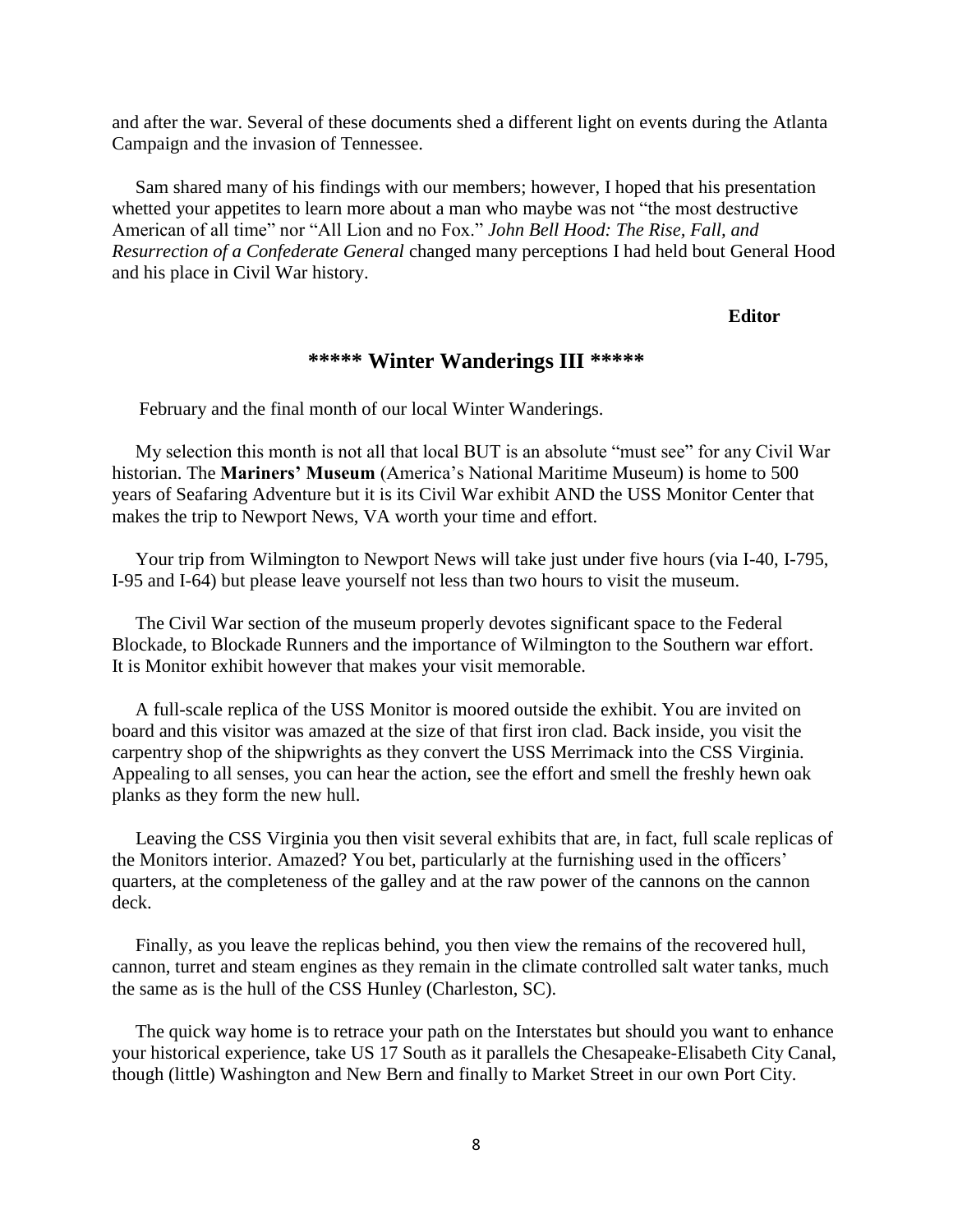#### **Bruce Patterson**

#### **\*\*\*\*\* Trivia Questions for February \*\*\*\*\***

**1 –** A.P. Hill's Corps arrived at Cashtown, 8 miles west of Gettysburg, on June 29, 1863. On the morning of the  $30<sup>th</sup>$ , Division commander, Henry Heth, ordered one of his subordinates to takes three of his regiments and advance on Gettysburg where the Confederate forces were to collect commissary and quartermaster stores. Who was this Confederate commander? North Carolinian **James Johnston Pettigrew** was ordered to Gettysburg to drive away the home guard and collect the needed supplies. In the unlikely event, he encountered any organized troops or elements of the Army of the Potomac, he was to disengage and not bring on a fight.

 While on the way to Gettysburg, Pettigrew met Henry Thomas Harrison (Longstreet's spy). Harrison informed Pettigrew that 3,000 Union cavalry commanded by Brigadier General John Buford was in possession of the town. Pettigrew shared this information with Heth (and Hill). Following his orders, Pettigrew led his men back toward Cashtown.

 Heth reported to Lee that Pettigrew had not been willing to "hazard an attack." Heth and Hill failed to believe what Pettigrew had seen; hence, against Lee's orders to NOT bring on an engagement, the greatest battle of the Civil War began with its commanders blind to what was about to transpire.

Source: Rod Gragg, *Eyewitness to Gettysburg: The Biggest Battle of the Civil War – As Told by Those Who Fought It* [Washington, DC: Regnery History, 2013], 56-60.

**2 –** Two Confederate generals are buried at Arlington National Cemetery. Who were these men? **Joseph Wheeler** and **Marcus Joseph Wright**. Both of these men made a contribution to the Unites States Army after the Civil War. "Fighting Joe" Wheeler served as a Major General of Volunteers during the Spanish-American War. Supposedly during an attack on Spanish troops during that war, Wheeler uttered, "We've got the Yankees on the run." Marcus Wright was employed by the War Department for over 30 years as the collector of Confederate documents used in the Official Records.



Source: <http://www.civilwarhome.com/wheelerbio.htm> , <http://www.arlingtoncemetery.net/mjwright.htm> (accessed January  $8 \& 20, 2014$ ).